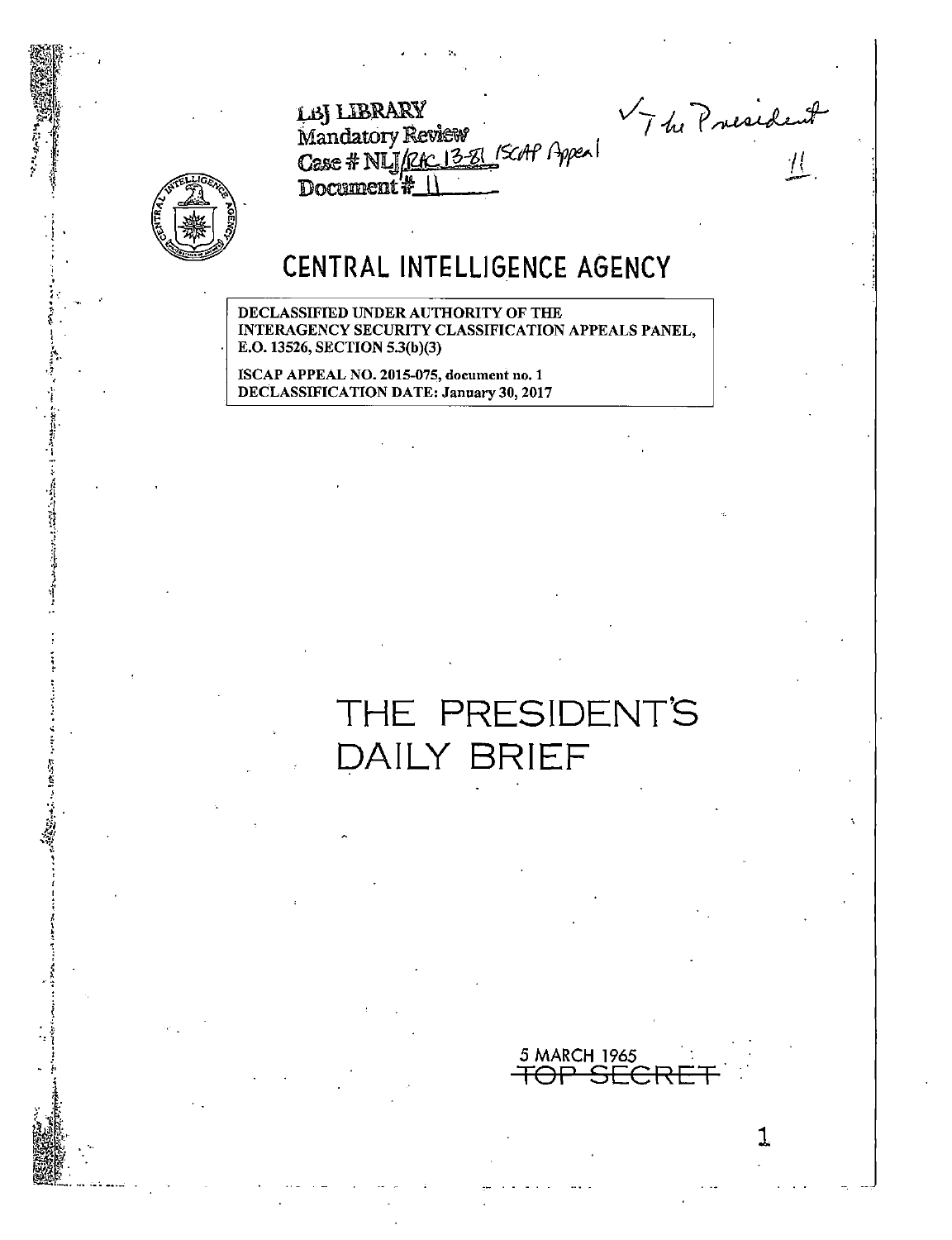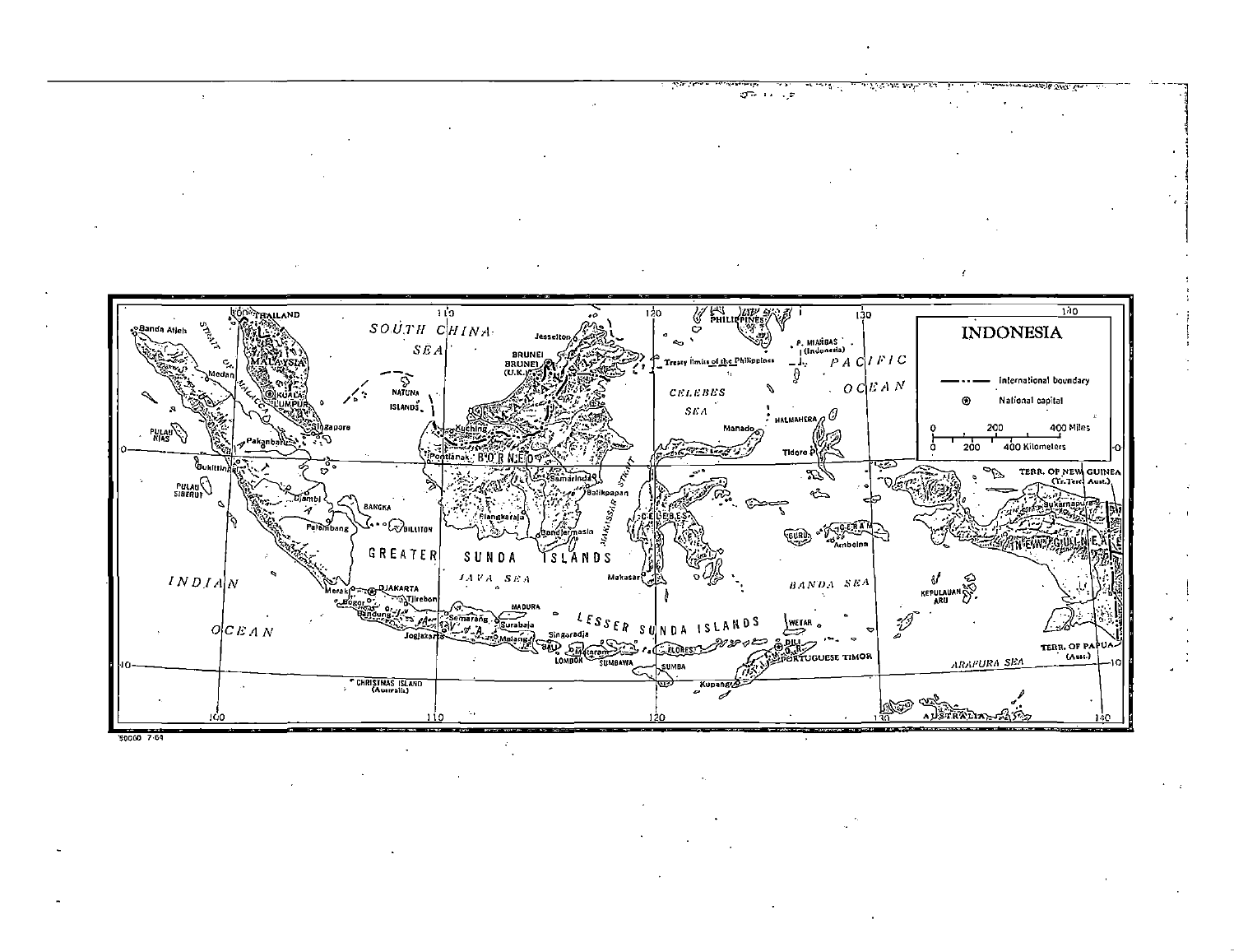## DAILY BRIEF 5 MARCH 1965

1. North Vietnam A French foreign office official says that the North Vietnamese in Paris have told the·French that negotiations on.South Vietnam .are not a matter for consideration at this time. The North Vietnamese reportedly said that previously Hanoi was ready to consider negotiations, but "US actions" had changed the situation. The French official added that there have been no contacts with the Chinese Communists since·Couve de Murville's Washington visit, but that the French ambassador in Peiping is scheduled to see Foreign.Minister Chen Yi soon.

 $\dot{v}$ 

There have been no significant<sup>9</sup>:<br>new propaganda or official statements<br>from Peiping or Moscow.

No new movements by the AN-12 transports in Irkutsk have been reported, although it is possible that most or all of them have returned to the western<br>USSR undetected. Their failure to me Their failure to move past Irkutsk could reflect some Soviet policy indecision following the most recent US - South Vietnamese air strikes on North Vietnam. It is unlikely that they could have moved out of the USSR without notice.

2. Indonesia

Djakarta's military reinforcements in Sumatra--insurance against a possible British retaliation for Indonesian military actions against Malaysia--are increas-<br>ing. One brigade is now deploying near One brigade is now deploying near Medan in the north, and another will begin reaching central Sumatra next week. Reinforcements eventually will total 7-8,000 men. (See map.)

In response to Indonesian Communist demands, Sukarno has also ordered the army commander in Sumatra to arm<br>workers and peasants. This could be a workers and peasants. dangerous step toward allowing the Communists to develop a paramilitary capa- $\frac{1}{\beta}$ bility.

TOP SECRET | 50X1, E.O.13526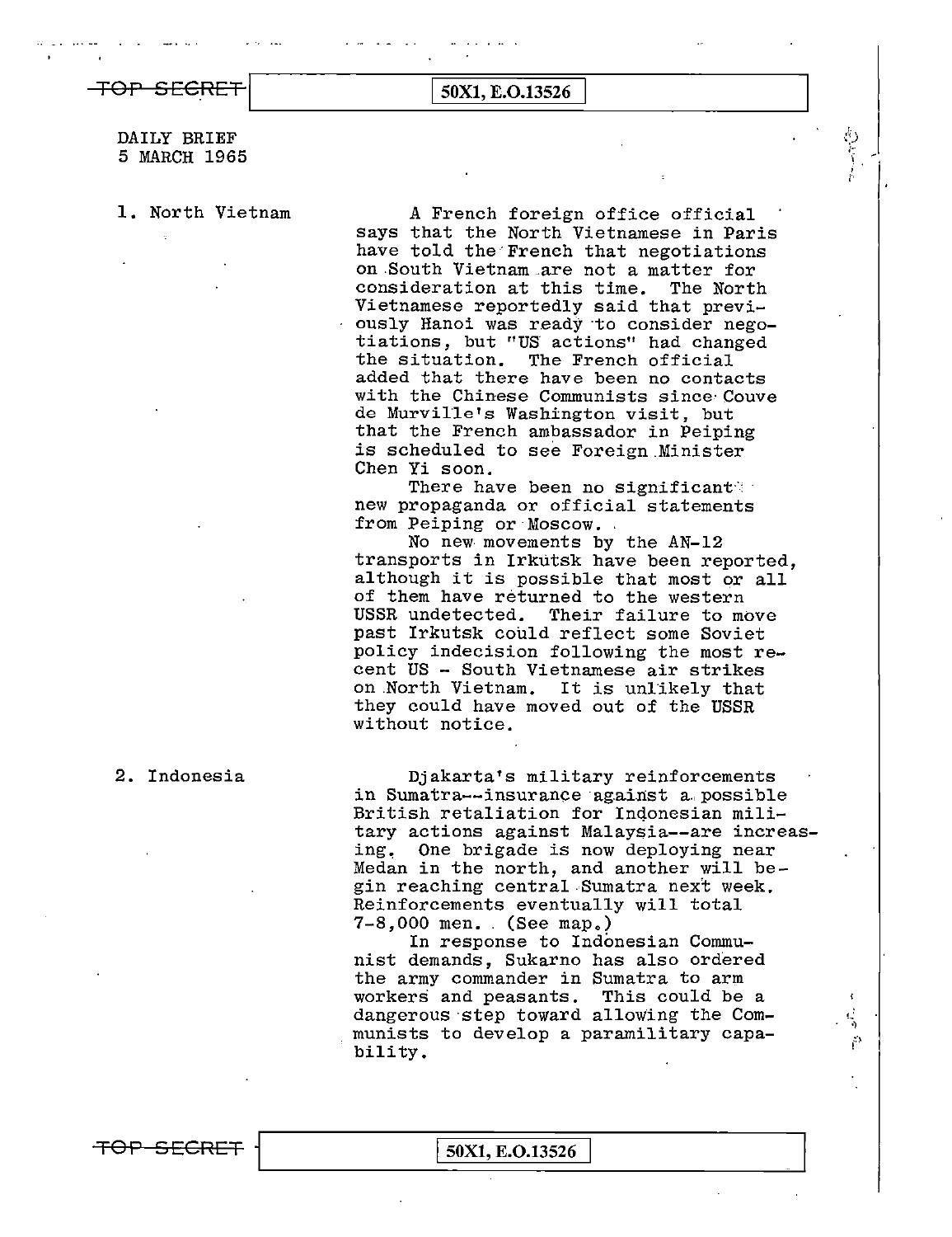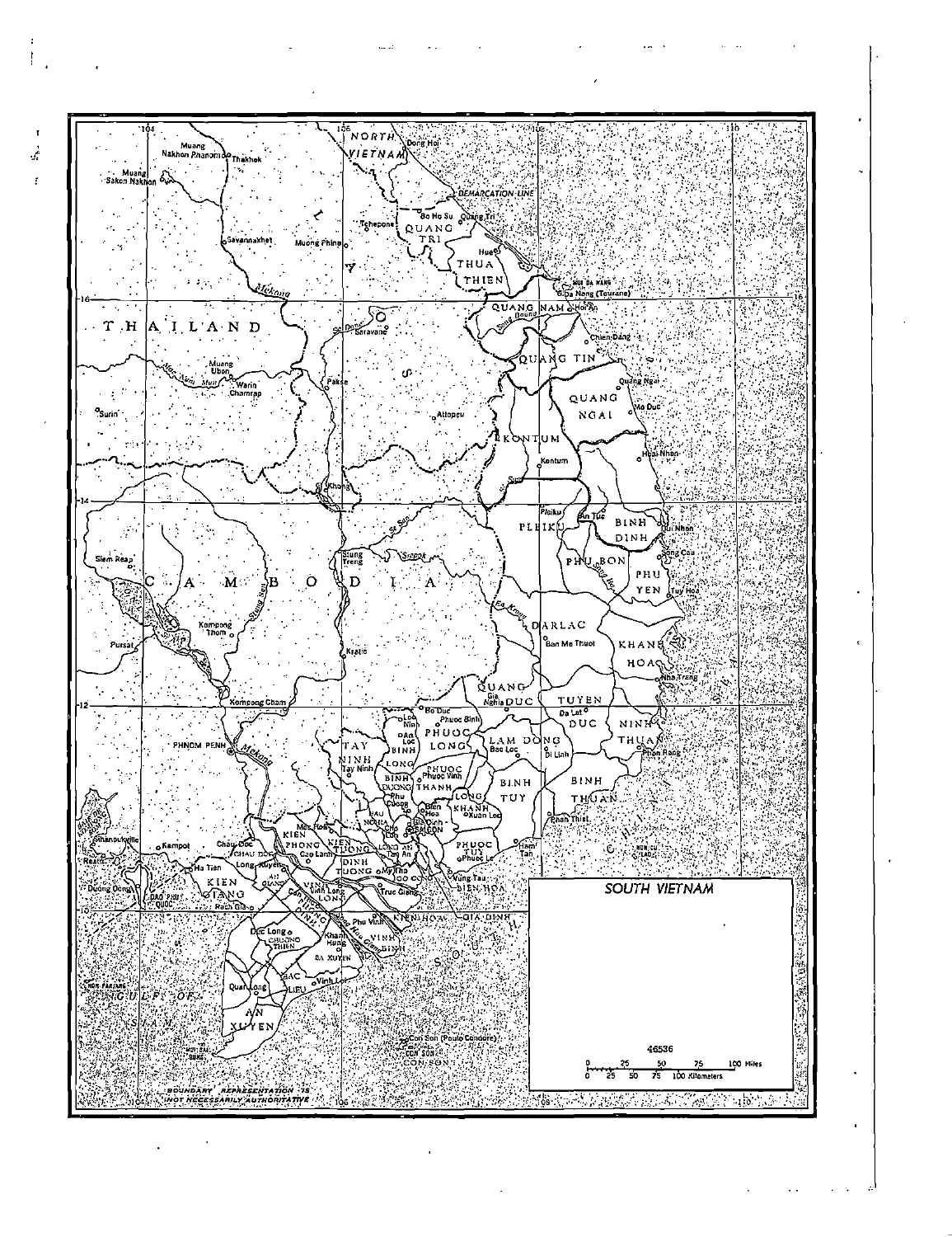**TO p 5 EGRET** - I **50Xl, E.0.13526** 

3. USSR Soviet naval activity in the western Pacific is returning to normal. Three conventional submarines and a subtender which had been operating in the Philippine Sea are now approaching home port. A guided-missile destroyer which was operating south of Japan with two other subs is also nearing home. The latter two submarines will probably terminate their operations soon.

L\_\_~~~~-=========----~~~~\_J

| . .             |  |
|-----------------|--|
| 50X1, E.O.13526 |  |
|                 |  |

4. South Vietnam There has been no new hard information on the swarm of coup reports noted yesterday,

I **50Xl, E.0.13526** 

The security situation continues to deteriorate in some of the northern provinces. In Quang Nam and Quang Tin, US civilian personnel cannot move outside the provincial capitals.

50X1, E.O.13526

Govern-

ment authorities in Kontum fear the Communists may be planning to attack Kontum town within the next two months. The government has contingency plans for complete withdrawal from Kontum to Binh Dinh Province, which is also under heavy Viet Cong pressure. (See map.)

TOP SECRET | 50X1, E.O.13526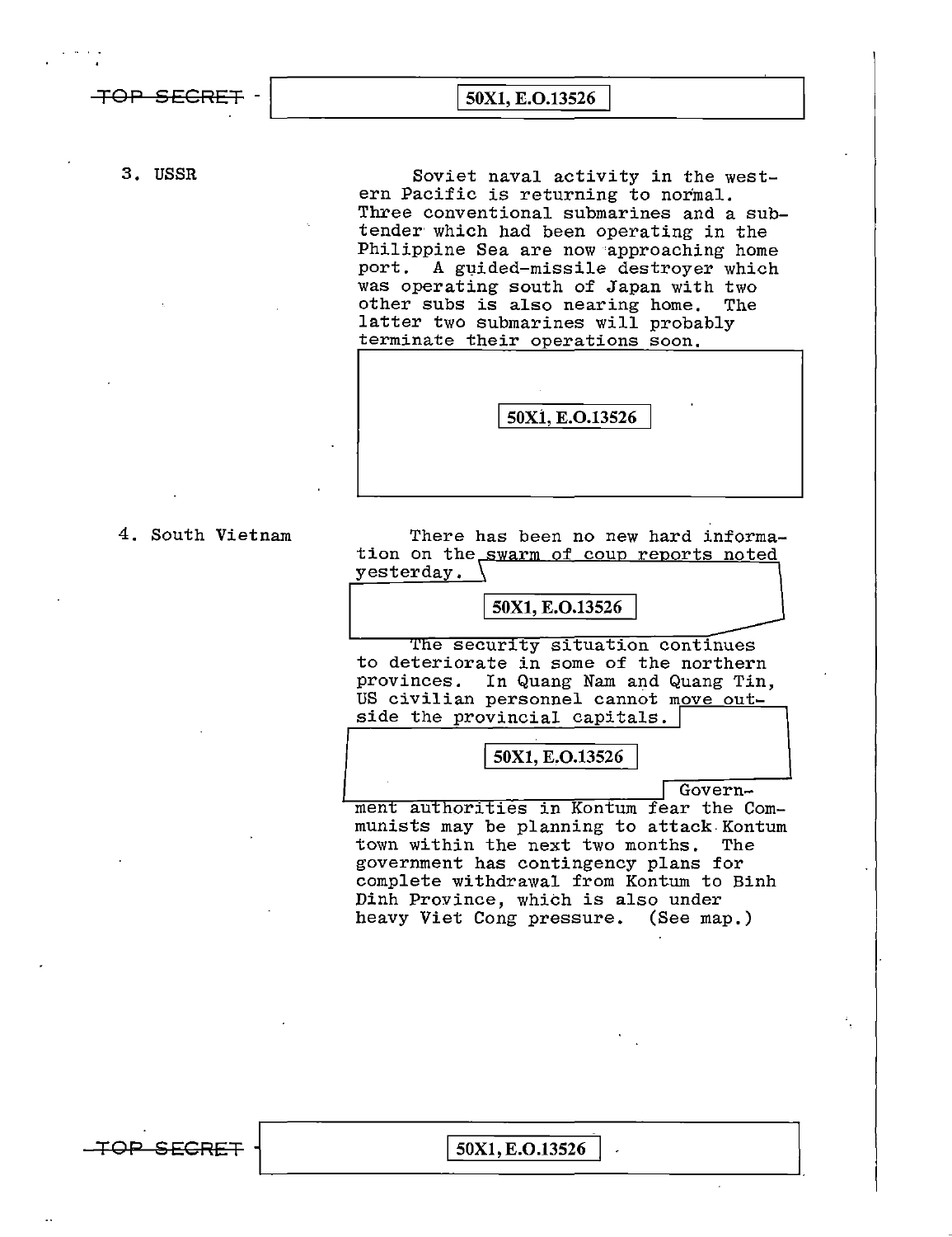**TOP SECRET**  $\cdot$  50X1, E.O.13526

... ·····'-'•

..-

5. Bolivia The Barrientos government appears to be heading for serious trouble, but the situation is far from clear.

I **50Xl, E.0.13526** 

The government is aware of this, but has other problems to cope with, including the deteriorating economy and union plans for strikes.

The armed forces hold the key to stability, but their unity and loyalties are uncertain. Both Barrientos and Ovando have strong military support.

6. USSR (2008) Additional single silo ICBM launchers have been detected in satellite photography, including eight believed to have been under construction since last summer at one plder,established ICBM launch complex. The count is now 106, and new photos now under study will probably reveal more. While the difficulty in even detecting these dispersed installations has hindered our assessment of this new ICBM deployment program, its outlines are becoming clearer. A discussion is at Annex.

 $\overline{50X1, E. O.13526}$  $\leftarrow$  TOP SEGRET  $\left\{ \right. 50X1, E.0.13526 \right\}$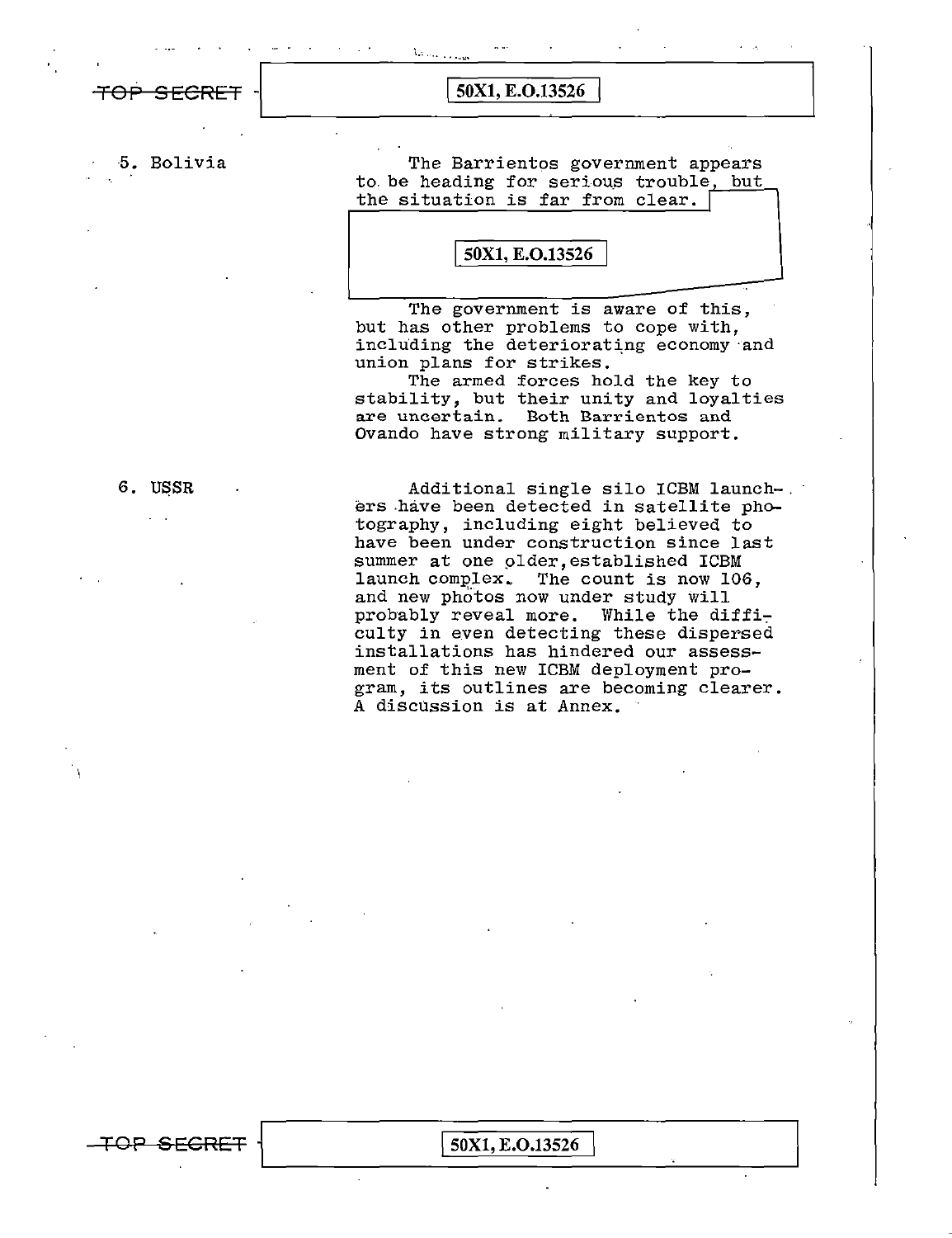

- ਦਾ

ತ್  $\overline{\phantom{a}}$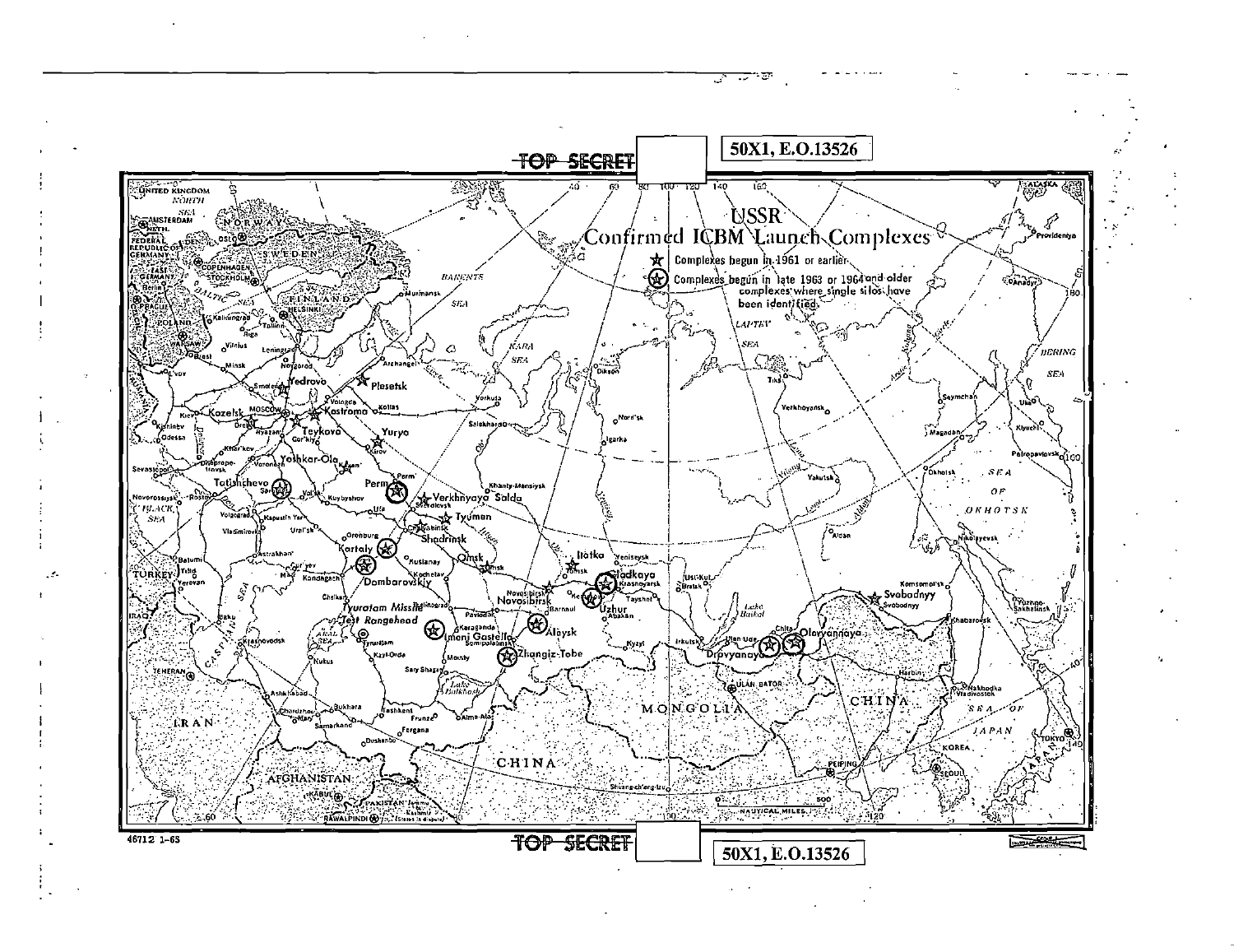TOP SECRET  $\boxed{\frac{50X1, E.0.13526}{50X1, E.0.13526}}$ 

:·.'.

ANNEX

## Soviet ICBM Deployment

The Brief for 29 January reported 90 single silos started since early 1964 in ten complexes seven consisting wholly of single silos and three collocated with older operational SS-7 launch.complexes, Since then, 16' additional silos have been detected, including 8 found at the established SS-7<br>launch complex at Perm. (See map.) launch complex at Perm.

The single silos fall into two deployment patterns and are clearly intended for two new and different. missile systems.

The larger single silos, positioned in groups of three, with two or three groups to a complex, are probably intended for the new SS-9 ICBM. Fiight testing of this missile, which can carry a warhead, started in December 1963 and could be nearing the end of the developmental.stage.

some of these larger silos could be made operational this summer if flight testing is completed in the mext few months.

We are less certain about Soviet intentions for the smaller single silos, which are deployed in groups of ten. They may be intended for the even newer SS-10 ICBM. Flight tests of this missile, whose capabilities we have not yet been able fully to assess, began in April of 1964. However, no firings have been detected since last October, and the SS-10 probably would not be ready for deployment until late 1965 at the earliest.

On the other hand, the smaller silos could be meant for some new as yet untested small missile, possibly with solid fuel. There are signs at the Tyuratam launch test site that at least one more new ICBM system is under development and is about to be flight tested,

The Soviet inventory of operational ICBM launchers now stands at 224, in the older complexes.

We are now examining intensively our estimates of .future· Soviet strategic striking power to.determine how greatly the single silo deployment program will increase it.

50X1, E.O.13526

TOP GECRET -\.\_\_\_\_\_\_\_\_is\_o\_x\_1\_,E\_.\_o\_.1\_Js\_2\_6\_\_\_\_\_\_\_~